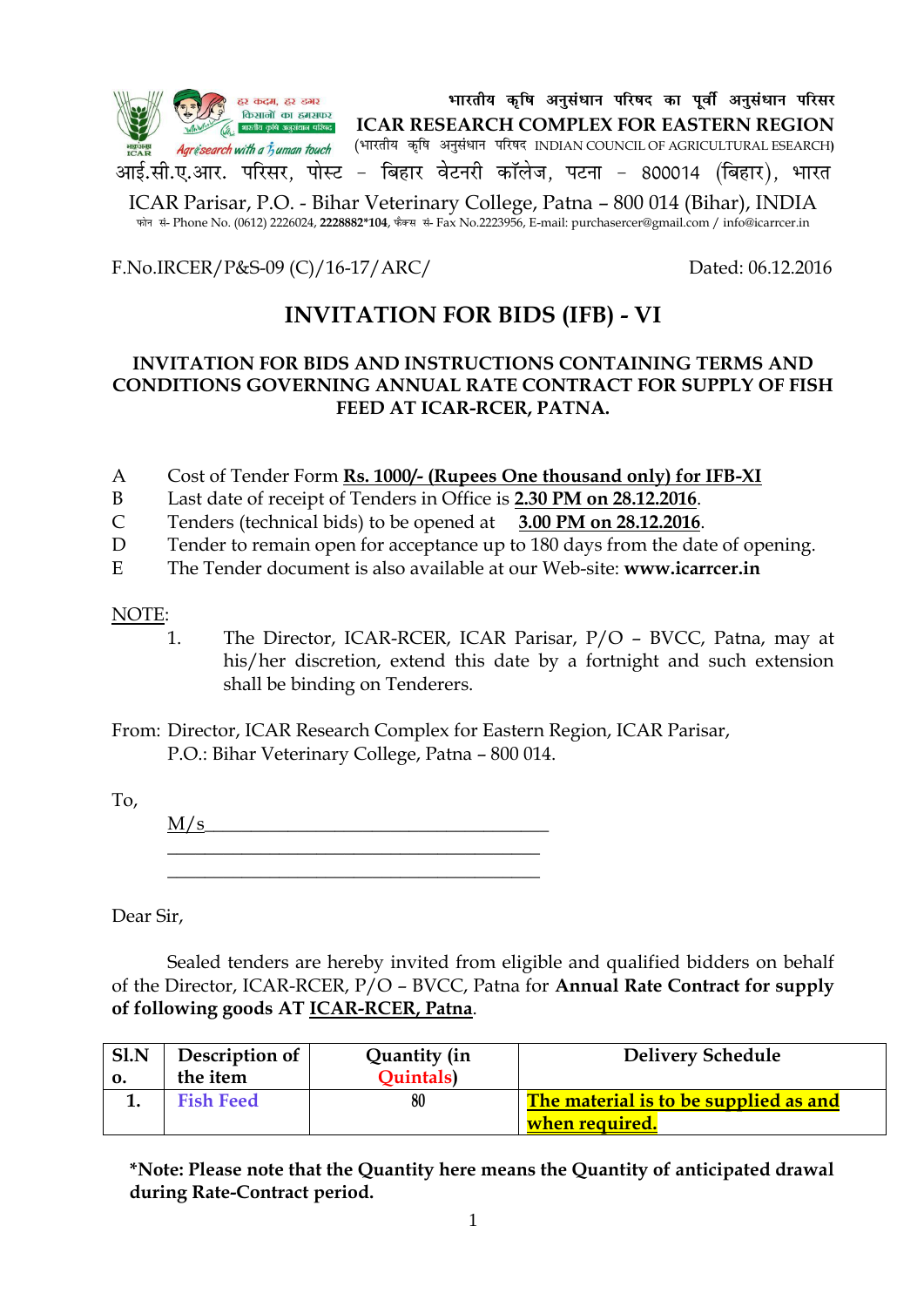1. A **complete set** of **bidding documents** in **English** may *either* be **downloaded free of cost** from Institute Website [\(www.icarrcer.in/tender\)](http://www.icarrcer.in/tender) *or* may be **purchased** by **interested eligible bidder** on the submission of a **written application** to **the Assistant Administrative Officer (Purchase), ICAR-RCER** alongwith the **non-refundable fee** of **Rs. 1000/-** (Rupees One thousand) only, in the form of a **Demand Draft**, drawn on a Scheduled Commercial Bank in India, in favour of "**ICAR Unit, ICAR-RCER**", payable at **Patna**.

2. A **Pre-Bid Meeting** will be organised for prospective Bidders to seek their feedback on Specifications, Bid conditions, etc. & address them on 15.12.2016 at 11.00 AM in Conference Hall.

The terms and conditions of the contract which will govern any contract made are those contained in the General conditions of contract applicable to the contracts and the special terms and conditions are detailed in the tender forms and its schedules. Please submit your rates in the tenders form if you are in a position to furnish the requisite services in accordance with the requirements stated in the attached schedules.

- 3. An earnest money of **Rs. 20,000/- (Rupees Twenty thousand) only for the composite contract for IFB-VI** must be deposited in the form of Bank Guarantee (as per enclosed format) / demand draft / pay order payable to **"ICAR Unit: ICAR-RCER, Patna"**. The particulars of the earnest money deposited must also be superscribed on the top of the envelope by indicating the draft pay order number and date, failing which the tenders will not be opened. The tenders will not be considered if earnest money is not deposited with the tenders.
- 4. The tenderer is being permitted to give tenders in consideration of the stipulations on his part that after submitting his tenders, he will not withdraw his offer or modify the terms and conditions thereof. If the tenderer fails to observe and comply with the foregoing stipulation, the aforesaid amount of EMD will be forfeited by the Institute. In the event of the offer made by the tenderer not being accepted, the amount of earnest money deposited by the tenderer will be refunded to him after he has applied for the same, in the manner prescribed by the Institute.
- 5. The Schedules of the tenders form should be returned intact with tenderer"s signature and seal on every page and any pages should not be detached. In the event of the space provided on the schedule form being insufficient for the required purpose, additional pages may be added. Each additional page must be numbered consecutively and be signed in full by the tenderer. In such cases reference to the additional pages must be made in the tenders form. If any modification of the schedule is considered necessary, it should be communicated by means of a separate letter along with the tenders. Overwriting/erasing in rates to be quoted by the tenderer will not be allowed otherwise the tenders may be rejected.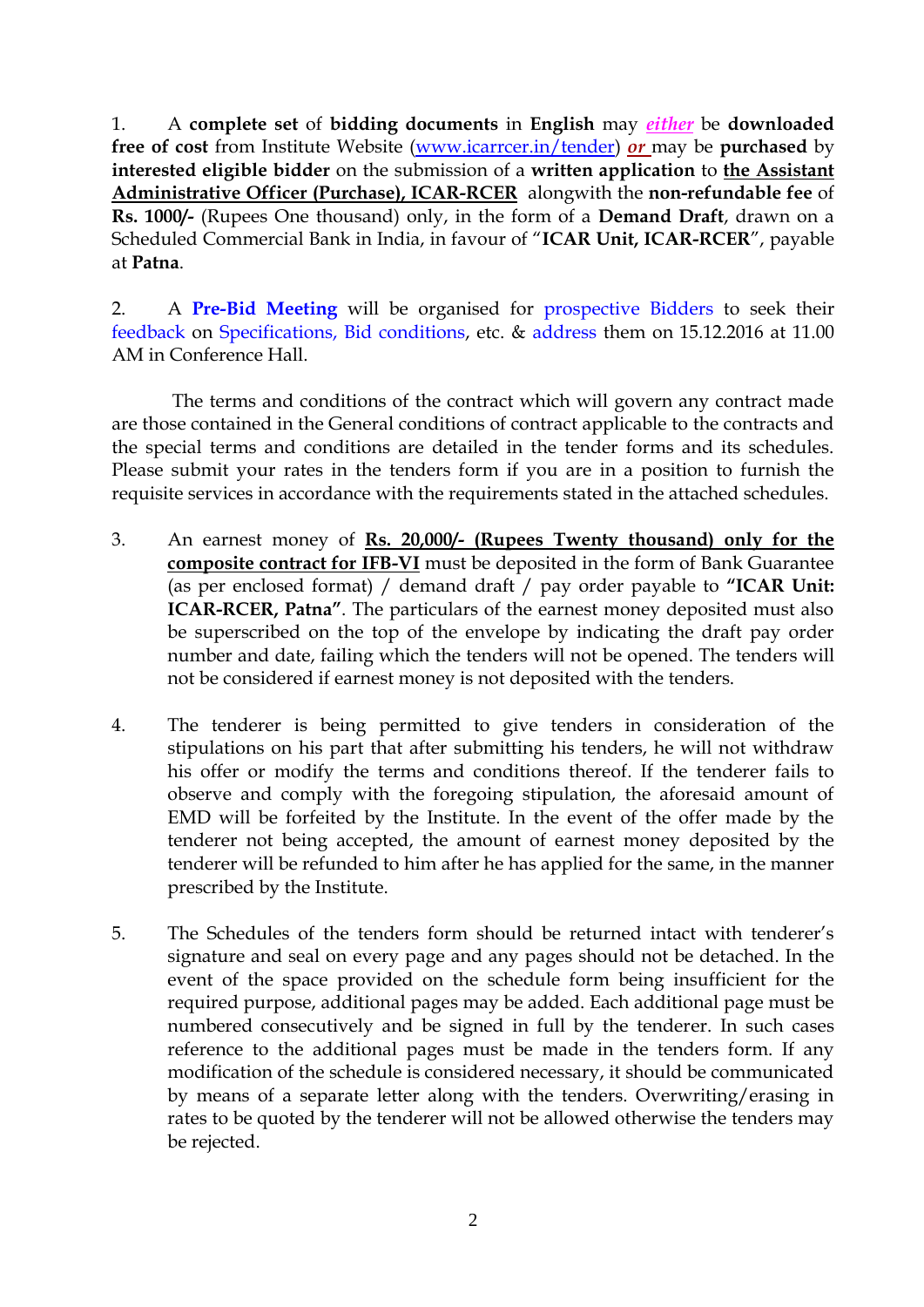- 6. The tenders are liable to be ignored if complete information as required is not given therein or if the particular asked for in the schedules to the tenders is not fully filled in. Individual signing the tenders or other documents connected with the contract may specify whether he signs it in the capacity of (i) a Sole Proprietor of the firm or constituted attorney of such sole proprietor, or (ii) a partner of the firm if it be partnership in which case he must have authority to refer to arbitration dispute concerning the business of the partnership whether by virtue of the partnership agreement or power of attorney or (iii) constituted attorney of the firm if it is a company.
- 7. If tenderer does not accept the offer, after issue of letter of award by Institute within 15 days, the offer made shall be deemed to be withdrawn without any notice & earnest money forfeited.
- 8. In case of partnership firms, where no authority has been given to any partner to execute the contract/agreement concerning the business of the partnership, the tenders and all other related documents must be signed by every partner of the firm. A person signing the tenders form or any other documents forming part of the contract on behalf of another shall be deemed to warranty that he has authority to bind such other and if, on enquiry it appears that the persons so signing had no authority to do so, the Council / Instt. shall without prejudice to other civil and criminal remedies cancel the contract and hold the signatory liable for all costs and damages. Each page of the tenders and the schedules to the tenders and annexure, if any, should be signed by the tenderer.
- 9. The original copy of the tenders is to be enclosed in double cover. The inner cover should be sealed. The outer cover should be superscribed "**Bid for Annual Rate Contract for supply of Fish Feed AT ICAR Research Complex for Eastern Region, ICAR Parisar, P.O. Bihar Veterinary College, Patna – 800014"** with address of this office and the tenderer shall place two envelopes clearly marked containing technical bid and financial bid separately in the main envelop. All Tenders should be sent by Registered Post. Tenders to be hand delivered should be put in the tenders box, which will be kept in the **Room No.113** Office of the ICAR-RCER, P/O – BVCC, Patna not later than **2.30 PM on 28.12.2016**.
- 10. The rates quoted by each firm for contract in tenders be given both in words and figures failing which the same is liable to be rejected. Tenderer is at liberty to be present or to authorize a representative to be present at the time of opening of the tenders. The name and address of the representative who would be attending the opening of the tenders on tenderer's behalf should be indicated in the tenders. Name and address of permanent representative of the tenderer, if any, may also be indicated.
- 11. The Institute is **not bound to accept** the **lowest** or any other **tenders** and also reserve to itself the right of accepting the tenders in whole or in part. You are, however, at liberty to submit Tenders for the whole or any portion or to state in the tenders that the rates quoted shall apply only if the tenders are considered fully. Other conditional Tenders will not be accepted.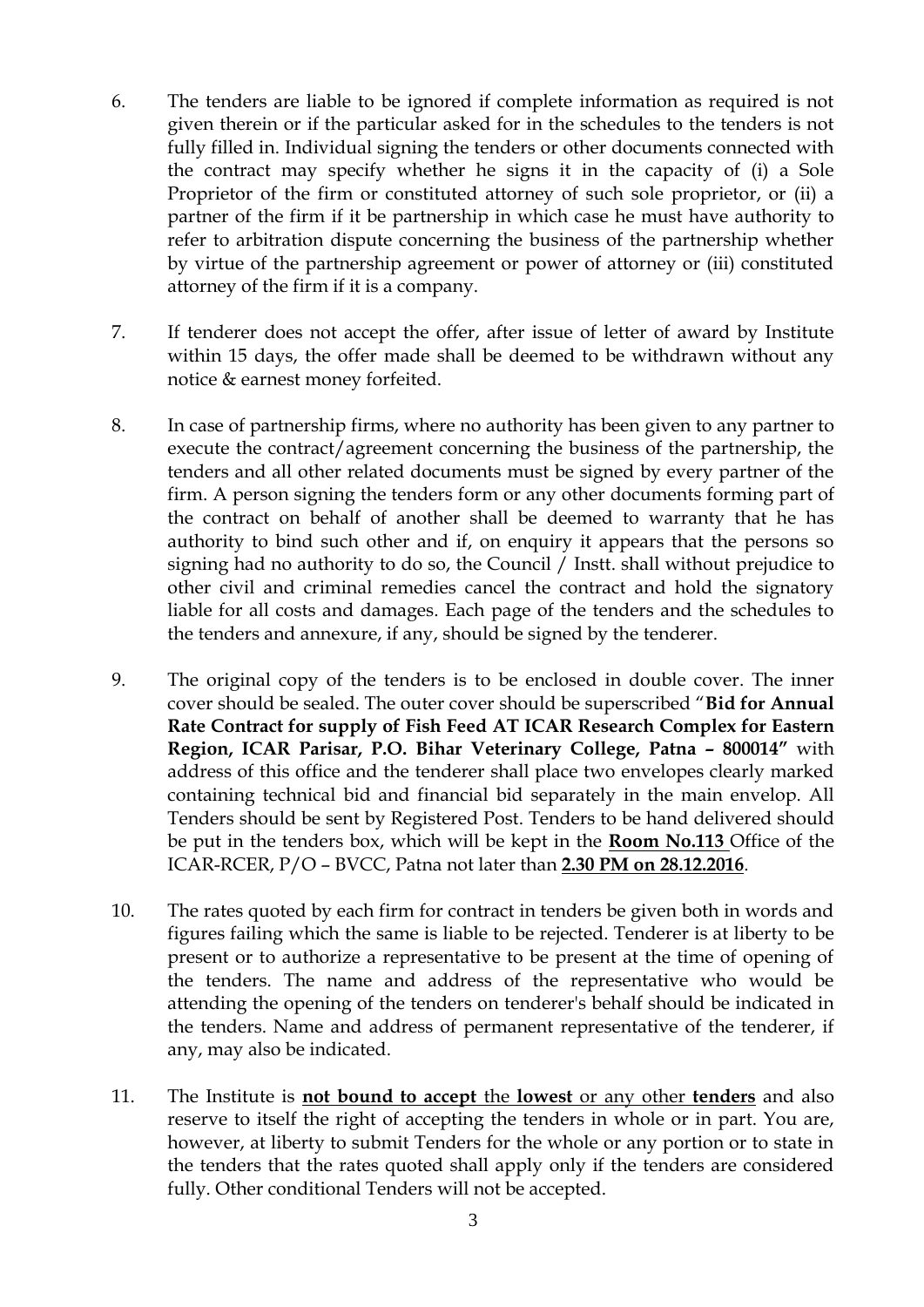- 12. **Performance Security @ 5% of the anticipated overall drawal during the ratecontract period of one year, will be obtained at the time of award of ratecontract,** from the **s**uccessful rate-contract awardee(s), in the shape of Demand Draft/Bank Guarantee drawn in favour of "ICAR Unit: ICAR-RCER, Patna", *which will be refunded after satisfactory completion of rate-contract period of one year.* In the event of non-deposition of the same, the earnest money will be forfeited. The security shall be refunded to the contractor after satisfactory completion of the contract or adjusted against any damages or loss of property etc. caused by the personnel deputed by the agency. No interest will be paid on the security money deposited with the Institute.
- 13. No interest on security deposit and earnest money deposit shall be paid by the Institute to the tenderer.
- 14. The VAT or any other tax which is as per the rules of the Govt., shall be deducted at source from bills of the successful tenderer, as per rules/instructions made applicable from time to time by government.
- 15. Decision of the Director of the Institute shall be final for any aspect of the contract and binding to all parties. Disputes arising, *if any*, on the contract, will be settled at his/her level by mutual consultation and in case of failure of settlement, the dispute shall be referred to the sole arbitrator to be appointed by the Director of the Institute. The decision of the sole Arbitrator so appointed shall be final and binding on the parties. Arbitration proceedings shall be governed by the Arbitration & Constitution Act, 1996.
- 16. Acceptance by the Institute will be communicated by FAX/Speed Post or any other form of communication. Formal letter of acceptance and work order of the Tenders will be forwarded as soon as possible, but whichever communication is received earlier by the Contractor, should be acted upon immediately.
- 17. The evaluation of bids will be based on the consolidated lowest bid-price among the Technically responsive bidders, not to be based on the lowest bid-price for any individual items. As such, the Negotiation, if any, will be held only with the bidder, whose overall consolidated bid-price is found to be the lowest. While awarding the contract, the Institute may choose to delete certain items, if their respective bid-prices appear to be unreasonable.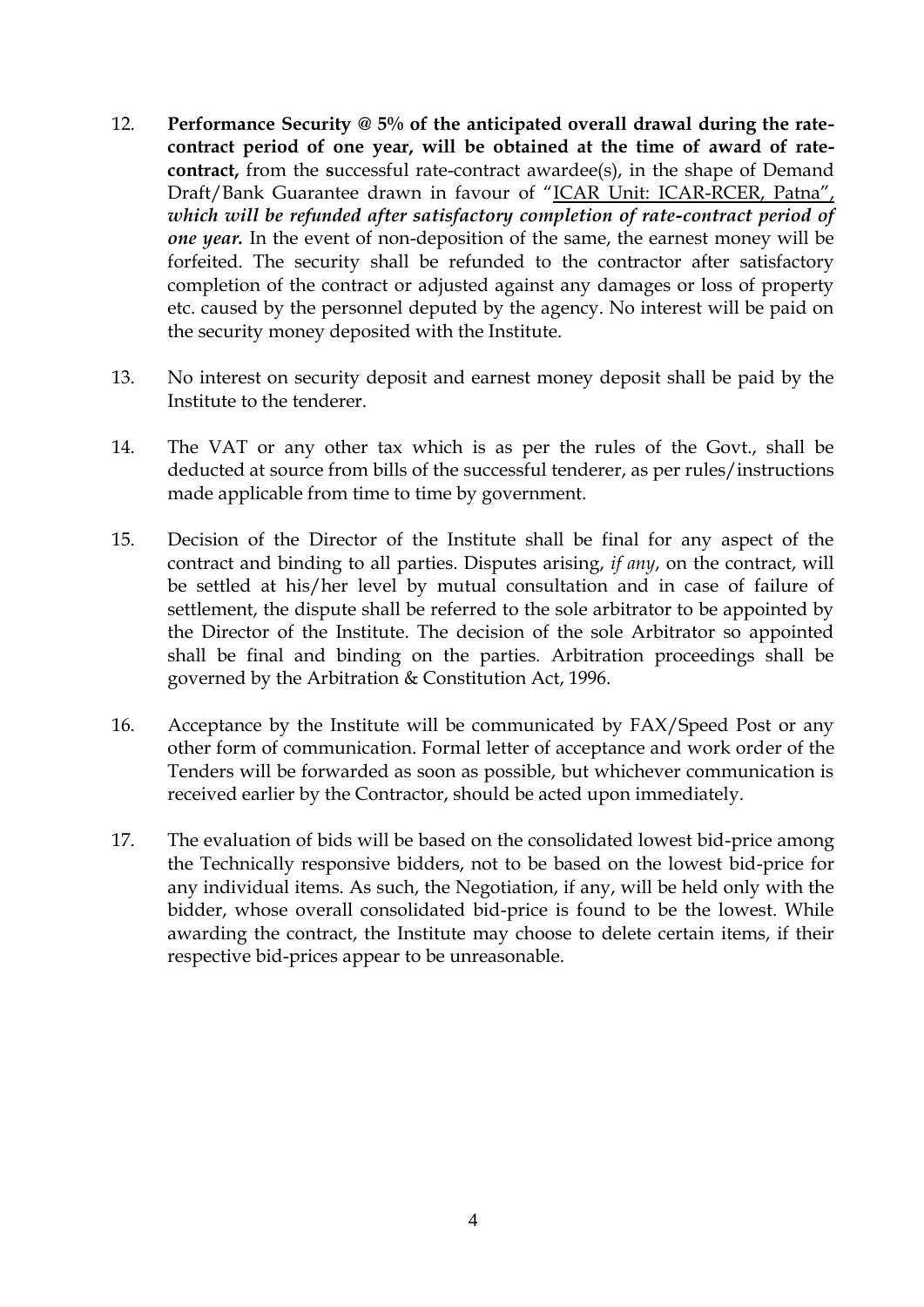## **TENDERS FOR THE CONTRACT FOR ARC of Fish Feed**

| Full Name & Address of the tenderer        |  |
|--------------------------------------------|--|
| (in Addition to Post Box No., if any)      |  |
| To be quoted in all communications to this |  |
| office)                                    |  |
| Telephone No.                              |  |
| Telegraphic Address/FAX/ Cellular          |  |
| No.                                        |  |
| <b>E-Mail Address</b>                      |  |

From:

To,

The Director, ICAR-RCER, ICAR Parisar, P/o – BVCC, Patna - 800 014

 $\overline{\phantom{a}}$  , where  $\overline{\phantom{a}}$  , where  $\overline{\phantom{a}}$  , where  $\overline{\phantom{a}}$  $\overline{\phantom{a}}$  , where  $\overline{\phantom{a}}$  , where  $\overline{\phantom{a}}$  , where  $\overline{\phantom{a}}$ 

I/We have **read and understood** all the particulars regarding the general information and other terms and conditions of the contract for **Annual Rate Contract for supply of fish feed** for a period of **one year** at ICAR-RCER, Patna and **agree to provide the best services** as detailed in the schedule herein or to such portion thereof as you may specify in the acceptance of the Tender at the rates given in this Tender and I/We agree to hold this offer open till 180 days. The rates quoted will be valid for a period of **one year** in the event of award of the Contract, *as per the terms of the Contract*. I/We shall be bound by a communication of acceptance dispatched within the prescribed time.

- 1. That I am proprietor / Managing partner / Managing Director / Director / President of M/s \_\_\_\_\_\_\_\_\_\_\_\_\_\_\_\_\_\_\_\_\_\_\_\_\_\_\_\_\_\_\_\_\_\_\_\_\_\_\_\_\_\_\_\_ which is in the business of \_\_\_\_\_\_\_\_\_\_\_
- 2. I/We have **understood** these terms and conditions for the contract and shall **provide the best services**, strictly in accordance with these requirements.
- 3. The **following** Additional **pages** have been **added** to form a part of this tender, bearing Page Nos.:\_\_\_\_\_\_\_\_\_.
- 4. Every page so attached with this Tender bears my signature and the office seal.
- 5. Pay order/ DD No. \_\_\_\_\_\_\_\_\_\_\_\_\_\_\_\_\_\_\_\_ of Rs. \_\_\_\_\_\_\_\_\_\_\_\_\_ drawn in favour of 'ICAR Unit: ICAR-RCER, Patna" is enclosed as earnest money required.
- 6. That the firm has **not been blacklisted** by any State or Central Ministry/Department or Government Organization.

Yours faithfully,

Dated: **Signature & Seal of the Tenderer** 1st Witness with address\_\_\_\_\_\_\_\_\_\_\_\_\_ 2<sup>nd</sup> Witness with address Signature of witness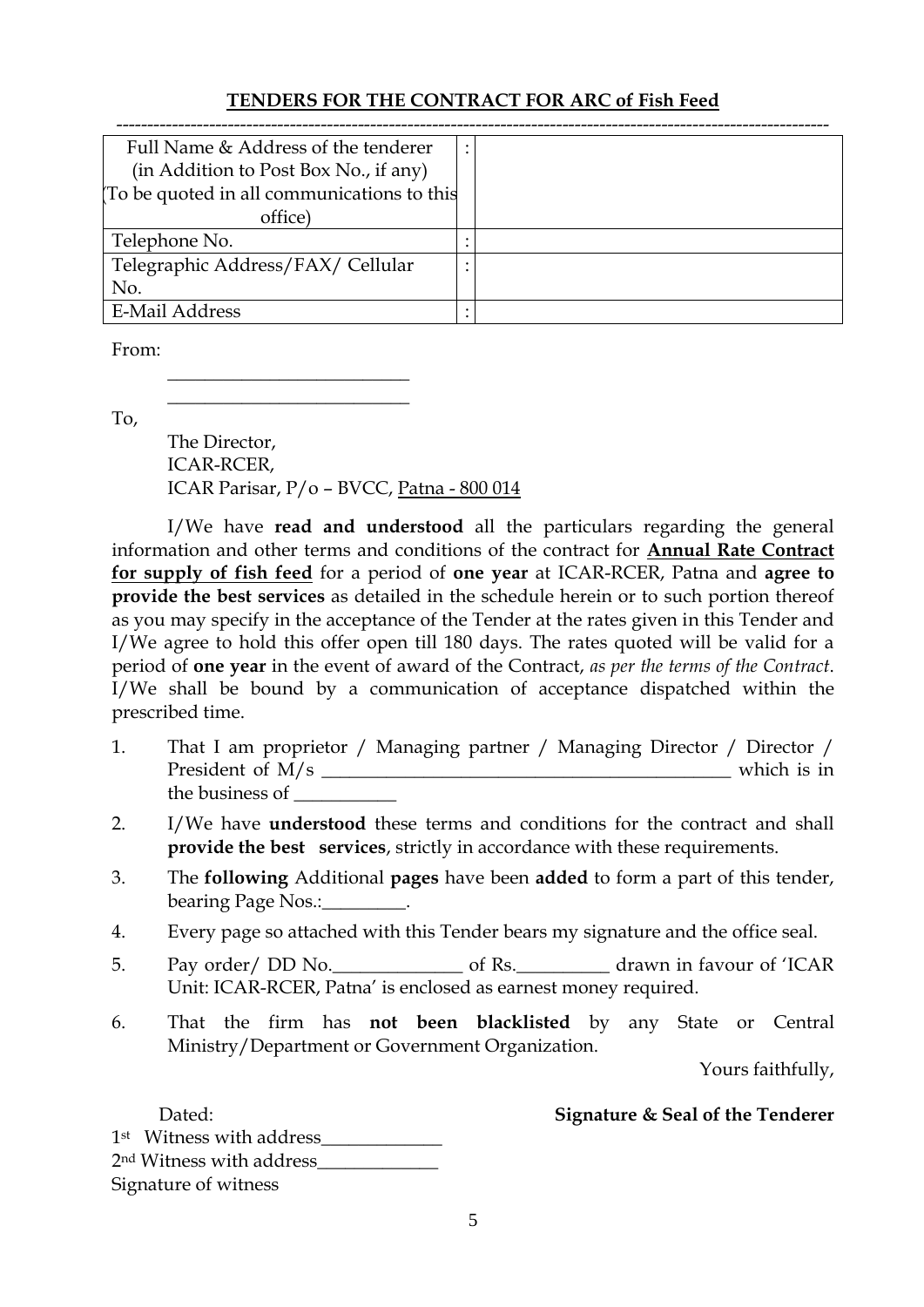| bidder/tenderer<br>No.<br>Part-I<br>Name of the Firm/Agency<br>1.<br>2.<br>Name of Proprietor/Partners/Directors<br>Full address with Telephone No. and Post<br>3.<br>Box No., if any<br>Constitution of the Firm/Agency (Attach<br>4.<br>Indian<br>Companies<br>Act,<br>copy)<br>1956/Indian Partnership Act, 1932/ Any<br>other Act (Please give names of partners,<br><i>if not the owners</i> )<br>5.<br>For Partnership firms whether registered<br>under the Indian Partnership Act, 1932,<br>please state further whether by the<br>partnership agreement to arbitration has<br>been conferred on the partner who has<br>signed the Tender.<br>If answer to the above is in<br>i)<br>negative whether there is any general<br>power of attorney executed by all the<br>partners of the firm authorizing the<br>partner who has signed the Tenders to<br>refer dispute condemning business of the<br>partnership to arbitration.<br>If the answer to above is in point<br>$\mathbf{ii}$ )<br>one and two the affirmative please<br>furnish a copy of either the partnership<br>agreement or the general power of<br>attorney as the case may be. The copy<br>should be attested by a Notary Public or<br>its execution would be admitted by<br>affidavit on a properly stamped paper by<br>all partner<br>Name and Full Address of your<br>6.<br>Bank<br>Name of the Bank Branch<br>Bank Account No.<br><b>IFSC Code</b> | S1. | Particulars to be filled in by the |  |
|--------------------------------------------------------------------------------------------------------------------------------------------------------------------------------------------------------------------------------------------------------------------------------------------------------------------------------------------------------------------------------------------------------------------------------------------------------------------------------------------------------------------------------------------------------------------------------------------------------------------------------------------------------------------------------------------------------------------------------------------------------------------------------------------------------------------------------------------------------------------------------------------------------------------------------------------------------------------------------------------------------------------------------------------------------------------------------------------------------------------------------------------------------------------------------------------------------------------------------------------------------------------------------------------------------------------------------------------------------------------------------------------------------------------------------|-----|------------------------------------|--|
|                                                                                                                                                                                                                                                                                                                                                                                                                                                                                                                                                                                                                                                                                                                                                                                                                                                                                                                                                                                                                                                                                                                                                                                                                                                                                                                                                                                                                                |     |                                    |  |
|                                                                                                                                                                                                                                                                                                                                                                                                                                                                                                                                                                                                                                                                                                                                                                                                                                                                                                                                                                                                                                                                                                                                                                                                                                                                                                                                                                                                                                |     |                                    |  |
|                                                                                                                                                                                                                                                                                                                                                                                                                                                                                                                                                                                                                                                                                                                                                                                                                                                                                                                                                                                                                                                                                                                                                                                                                                                                                                                                                                                                                                |     |                                    |  |
|                                                                                                                                                                                                                                                                                                                                                                                                                                                                                                                                                                                                                                                                                                                                                                                                                                                                                                                                                                                                                                                                                                                                                                                                                                                                                                                                                                                                                                |     |                                    |  |
|                                                                                                                                                                                                                                                                                                                                                                                                                                                                                                                                                                                                                                                                                                                                                                                                                                                                                                                                                                                                                                                                                                                                                                                                                                                                                                                                                                                                                                |     |                                    |  |
|                                                                                                                                                                                                                                                                                                                                                                                                                                                                                                                                                                                                                                                                                                                                                                                                                                                                                                                                                                                                                                                                                                                                                                                                                                                                                                                                                                                                                                |     |                                    |  |
|                                                                                                                                                                                                                                                                                                                                                                                                                                                                                                                                                                                                                                                                                                                                                                                                                                                                                                                                                                                                                                                                                                                                                                                                                                                                                                                                                                                                                                |     |                                    |  |
|                                                                                                                                                                                                                                                                                                                                                                                                                                                                                                                                                                                                                                                                                                                                                                                                                                                                                                                                                                                                                                                                                                                                                                                                                                                                                                                                                                                                                                |     |                                    |  |
|                                                                                                                                                                                                                                                                                                                                                                                                                                                                                                                                                                                                                                                                                                                                                                                                                                                                                                                                                                                                                                                                                                                                                                                                                                                                                                                                                                                                                                |     |                                    |  |
|                                                                                                                                                                                                                                                                                                                                                                                                                                                                                                                                                                                                                                                                                                                                                                                                                                                                                                                                                                                                                                                                                                                                                                                                                                                                                                                                                                                                                                |     |                                    |  |
|                                                                                                                                                                                                                                                                                                                                                                                                                                                                                                                                                                                                                                                                                                                                                                                                                                                                                                                                                                                                                                                                                                                                                                                                                                                                                                                                                                                                                                |     |                                    |  |
|                                                                                                                                                                                                                                                                                                                                                                                                                                                                                                                                                                                                                                                                                                                                                                                                                                                                                                                                                                                                                                                                                                                                                                                                                                                                                                                                                                                                                                |     |                                    |  |
|                                                                                                                                                                                                                                                                                                                                                                                                                                                                                                                                                                                                                                                                                                                                                                                                                                                                                                                                                                                                                                                                                                                                                                                                                                                                                                                                                                                                                                |     |                                    |  |
|                                                                                                                                                                                                                                                                                                                                                                                                                                                                                                                                                                                                                                                                                                                                                                                                                                                                                                                                                                                                                                                                                                                                                                                                                                                                                                                                                                                                                                |     |                                    |  |
|                                                                                                                                                                                                                                                                                                                                                                                                                                                                                                                                                                                                                                                                                                                                                                                                                                                                                                                                                                                                                                                                                                                                                                                                                                                                                                                                                                                                                                |     |                                    |  |
|                                                                                                                                                                                                                                                                                                                                                                                                                                                                                                                                                                                                                                                                                                                                                                                                                                                                                                                                                                                                                                                                                                                                                                                                                                                                                                                                                                                                                                |     |                                    |  |
|                                                                                                                                                                                                                                                                                                                                                                                                                                                                                                                                                                                                                                                                                                                                                                                                                                                                                                                                                                                                                                                                                                                                                                                                                                                                                                                                                                                                                                |     |                                    |  |
|                                                                                                                                                                                                                                                                                                                                                                                                                                                                                                                                                                                                                                                                                                                                                                                                                                                                                                                                                                                                                                                                                                                                                                                                                                                                                                                                                                                                                                |     |                                    |  |
|                                                                                                                                                                                                                                                                                                                                                                                                                                                                                                                                                                                                                                                                                                                                                                                                                                                                                                                                                                                                                                                                                                                                                                                                                                                                                                                                                                                                                                |     |                                    |  |
|                                                                                                                                                                                                                                                                                                                                                                                                                                                                                                                                                                                                                                                                                                                                                                                                                                                                                                                                                                                                                                                                                                                                                                                                                                                                                                                                                                                                                                |     |                                    |  |
|                                                                                                                                                                                                                                                                                                                                                                                                                                                                                                                                                                                                                                                                                                                                                                                                                                                                                                                                                                                                                                                                                                                                                                                                                                                                                                                                                                                                                                |     |                                    |  |
|                                                                                                                                                                                                                                                                                                                                                                                                                                                                                                                                                                                                                                                                                                                                                                                                                                                                                                                                                                                                                                                                                                                                                                                                                                                                                                                                                                                                                                |     |                                    |  |
|                                                                                                                                                                                                                                                                                                                                                                                                                                                                                                                                                                                                                                                                                                                                                                                                                                                                                                                                                                                                                                                                                                                                                                                                                                                                                                                                                                                                                                |     |                                    |  |
|                                                                                                                                                                                                                                                                                                                                                                                                                                                                                                                                                                                                                                                                                                                                                                                                                                                                                                                                                                                                                                                                                                                                                                                                                                                                                                                                                                                                                                |     |                                    |  |
|                                                                                                                                                                                                                                                                                                                                                                                                                                                                                                                                                                                                                                                                                                                                                                                                                                                                                                                                                                                                                                                                                                                                                                                                                                                                                                                                                                                                                                |     |                                    |  |
|                                                                                                                                                                                                                                                                                                                                                                                                                                                                                                                                                                                                                                                                                                                                                                                                                                                                                                                                                                                                                                                                                                                                                                                                                                                                                                                                                                                                                                |     |                                    |  |
|                                                                                                                                                                                                                                                                                                                                                                                                                                                                                                                                                                                                                                                                                                                                                                                                                                                                                                                                                                                                                                                                                                                                                                                                                                                                                                                                                                                                                                |     |                                    |  |
|                                                                                                                                                                                                                                                                                                                                                                                                                                                                                                                                                                                                                                                                                                                                                                                                                                                                                                                                                                                                                                                                                                                                                                                                                                                                                                                                                                                                                                |     |                                    |  |
|                                                                                                                                                                                                                                                                                                                                                                                                                                                                                                                                                                                                                                                                                                                                                                                                                                                                                                                                                                                                                                                                                                                                                                                                                                                                                                                                                                                                                                |     |                                    |  |
|                                                                                                                                                                                                                                                                                                                                                                                                                                                                                                                                                                                                                                                                                                                                                                                                                                                                                                                                                                                                                                                                                                                                                                                                                                                                                                                                                                                                                                |     |                                    |  |
|                                                                                                                                                                                                                                                                                                                                                                                                                                                                                                                                                                                                                                                                                                                                                                                                                                                                                                                                                                                                                                                                                                                                                                                                                                                                                                                                                                                                                                |     |                                    |  |
|                                                                                                                                                                                                                                                                                                                                                                                                                                                                                                                                                                                                                                                                                                                                                                                                                                                                                                                                                                                                                                                                                                                                                                                                                                                                                                                                                                                                                                |     |                                    |  |
|                                                                                                                                                                                                                                                                                                                                                                                                                                                                                                                                                                                                                                                                                                                                                                                                                                                                                                                                                                                                                                                                                                                                                                                                                                                                                                                                                                                                                                |     |                                    |  |
|                                                                                                                                                                                                                                                                                                                                                                                                                                                                                                                                                                                                                                                                                                                                                                                                                                                                                                                                                                                                                                                                                                                                                                                                                                                                                                                                                                                                                                |     |                                    |  |
|                                                                                                                                                                                                                                                                                                                                                                                                                                                                                                                                                                                                                                                                                                                                                                                                                                                                                                                                                                                                                                                                                                                                                                                                                                                                                                                                                                                                                                |     |                                    |  |
|                                                                                                                                                                                                                                                                                                                                                                                                                                                                                                                                                                                                                                                                                                                                                                                                                                                                                                                                                                                                                                                                                                                                                                                                                                                                                                                                                                                                                                |     |                                    |  |
|                                                                                                                                                                                                                                                                                                                                                                                                                                                                                                                                                                                                                                                                                                                                                                                                                                                                                                                                                                                                                                                                                                                                                                                                                                                                                                                                                                                                                                |     |                                    |  |
| 7.<br>Your Permanent Account Number (PAN)                                                                                                                                                                                                                                                                                                                                                                                                                                                                                                                                                                                                                                                                                                                                                                                                                                                                                                                                                                                                                                                                                                                                                                                                                                                                                                                                                                                      |     |                                    |  |
| Income Tax No./Circle/Ward                                                                                                                                                                                                                                                                                                                                                                                                                                                                                                                                                                                                                                                                                                                                                                                                                                                                                                                                                                                                                                                                                                                                                                                                                                                                                                                                                                                                     |     |                                    |  |
| 8.<br>VAT No. (Attach Copy)                                                                                                                                                                                                                                                                                                                                                                                                                                                                                                                                                                                                                                                                                                                                                                                                                                                                                                                                                                                                                                                                                                                                                                                                                                                                                                                                                                                                    |     |                                    |  |
| Provide details of Clients for whom<br>9.                                                                                                                                                                                                                                                                                                                                                                                                                                                                                                                                                                                                                                                                                                                                                                                                                                                                                                                                                                                                                                                                                                                                                                                                                                                                                                                                                                                      |     |                                    |  |
| supply of fish feed carried out within the                                                                                                                                                                                                                                                                                                                                                                                                                                                                                                                                                                                                                                                                                                                                                                                                                                                                                                                                                                                                                                                                                                                                                                                                                                                                                                                                                                                     |     |                                    |  |
| last Two years (Attach Certificate/Work                                                                                                                                                                                                                                                                                                                                                                                                                                                                                                                                                                                                                                                                                                                                                                                                                                                                                                                                                                                                                                                                                                                                                                                                                                                                                                                                                                                        |     |                                    |  |
| Order)                                                                                                                                                                                                                                                                                                                                                                                                                                                                                                                                                                                                                                                                                                                                                                                                                                                                                                                                                                                                                                                                                                                                                                                                                                                                                                                                                                                                                         |     |                                    |  |
| 10. Experience in dealing with Central/State                                                                                                                                                                                                                                                                                                                                                                                                                                                                                                                                                                                                                                                                                                                                                                                                                                                                                                                                                                                                                                                                                                                                                                                                                                                                                                                                                                                   |     |                                    |  |
| Govt. Departments/Autonomous bodies                                                                                                                                                                                                                                                                                                                                                                                                                                                                                                                                                                                                                                                                                                                                                                                                                                                                                                                                                                                                                                                                                                                                                                                                                                                                                                                                                                                            |     |                                    |  |
| of Govt. of India/Corporations of Govt.                                                                                                                                                                                                                                                                                                                                                                                                                                                                                                                                                                                                                                                                                                                                                                                                                                                                                                                                                                                                                                                                                                                                                                                                                                                                                                                                                                                        |     |                                    |  |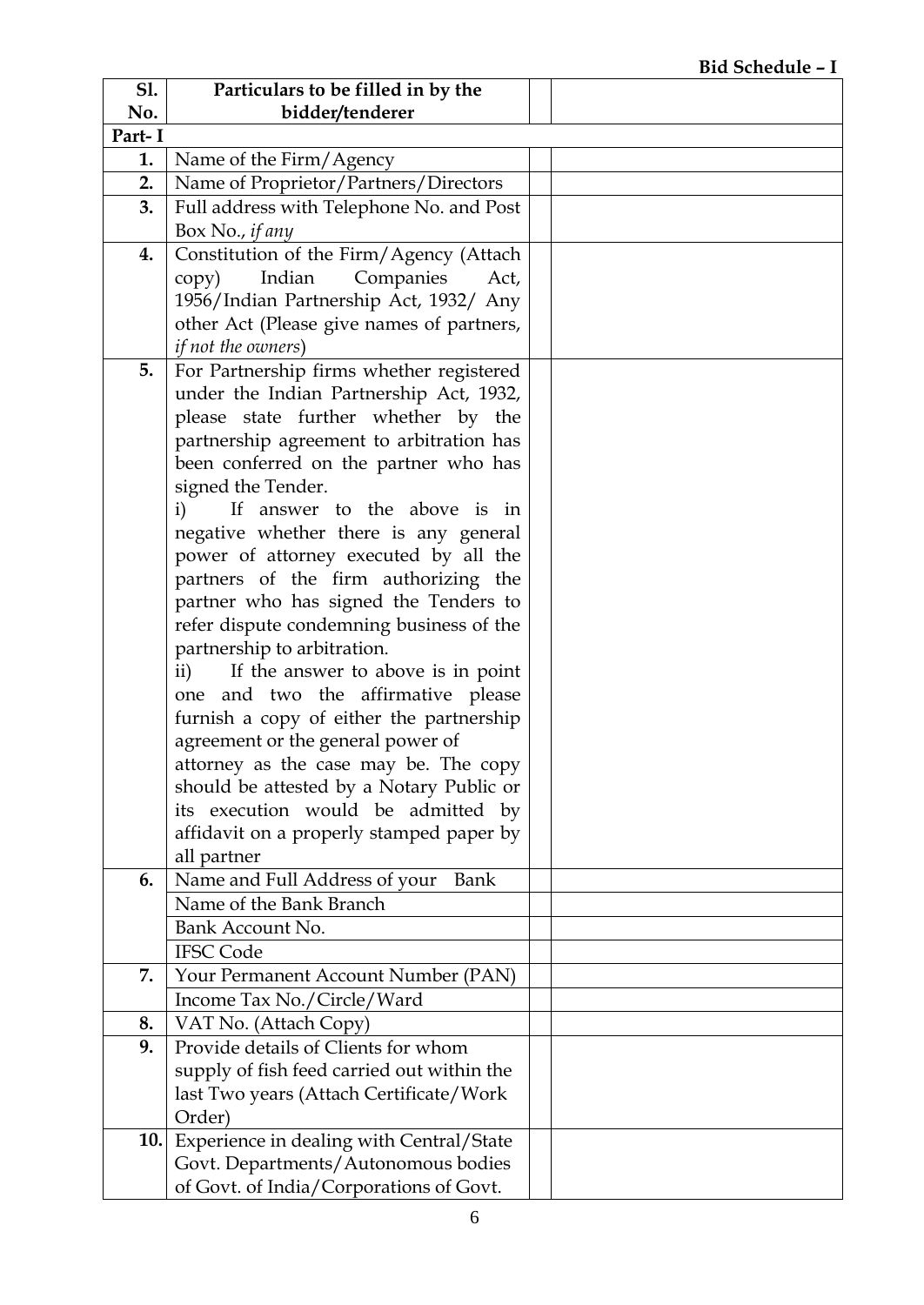|          | of India/reputed public or private                 |        |  |
|----------|----------------------------------------------------|--------|--|
|          | organizations copies of the same should            |        |  |
|          | be furnished.                                      |        |  |
|          | <b>11.</b> Any other relevant information          |        |  |
| Part-II  |                                                    |        |  |
|          | <b>12.</b> Earnest Money Deposited                 | Yes/No |  |
|          | DD No. and Date                                    |        |  |
| Part-III |                                                    |        |  |
|          | <b>13.</b> Name and Address of the firm's          |        |  |
|          | representative and whether the firm                |        |  |
|          | would be present at the opening of the             |        |  |
|          | Tenders.                                           |        |  |
|          | <b>14.</b> Name of the Permanent Representative to |        |  |
|          | be visiting ICAR-RCER, Patna regarding             |        |  |
|          | the contract.                                      |        |  |

I/We certify that the facts stated above are true and undertake to submit any other testimonials certificates whenever called for in support of our statement. This application will not in any way construe as our claim for empanelment.

| Date : |  |
|--------|--|
| Place: |  |

### *AUTHORISED SIGNATORY*

Please add supplementary pages to be numbered wherever needed by the Tenderer.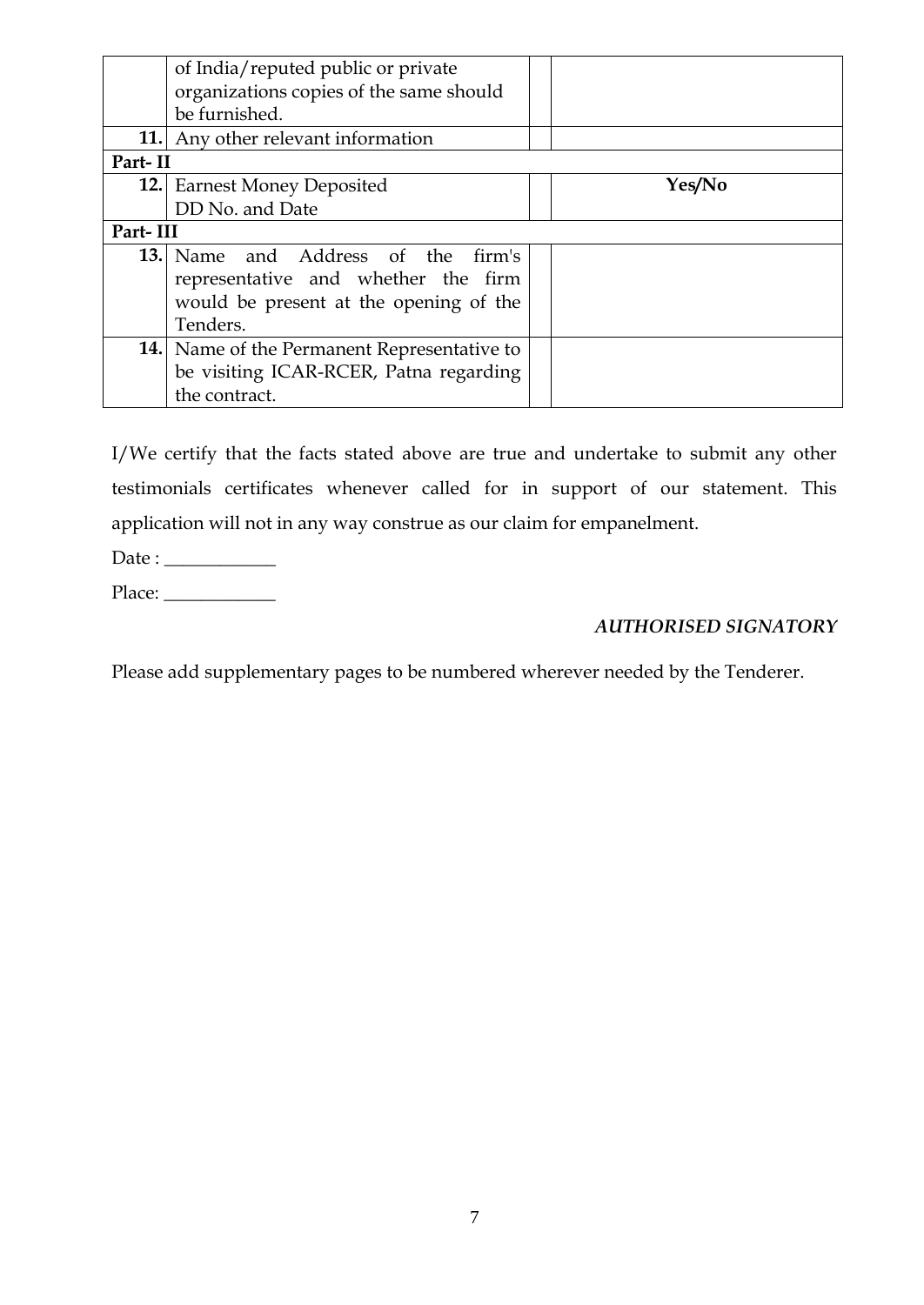### **GENERAL INFORMATION & OTHER TERMS & CONDITIONS** OF THE **ANNUAL RATE CONTRACT** FOR PROVIDING FISH FEED at **ICAR-RCER, Patna**,:-

# **Terms & Conditions**

### **A) Relating to Submission of Tenders :**

1. Sealed Tenders are invited from the firms for entering into Annual Rate Contract for supply of fish feed as per schedule attached for a period of One Year from the date of award of the rate contract subject to renewal on an annual basis on satisfactory services of the awardees. The details of specification of fish feed required is mentioned below.

| <b>Sl. No.</b> | <b>Items</b>                       | <b>Protein Level</b> |
|----------------|------------------------------------|----------------------|
|                |                                    |                      |
|                | Sinking Feed                       | $18 - 22%$           |
|                | Sinking Feed                       | $23 - 36 \%$         |
|                | <b>Floating Feed</b>               | $18 - 22%$           |
|                | <b>Floating Feed</b>               | $23 - 26%$           |
|                | Starter Feed (Spawn and Fry)       | $35 - 40 \%$         |
| 6              | Starter Feed (Fry and Fingerlings) | $28 - 35\%$          |

2. Eligibility Criteria :

a) The bidder should have at least 1 year of continuous experience in the field of supply of fish feed. Copy of supply order/purchase order must be attached.

b) The bidder should have an annual turnover of at least Rs. 5.00 Lakhs per annum (IT return for F.Y. 2015-16) (The bidder should submit relevant documents as proof).

c) The bidder should be registered with Government. etc.)

d) The bidder should have valid TIN Number for registration under VAT.

e) The bidder should have PAN for Income Tax.

3. The rates should be quoted in Rupees and in kilogrambasis and rates must be valid for one year. **Price quoted must be all inclusive, packing, forwarding, delivery charges. Taxes, VAT etc must be quoted separately**.

4. Any form of over writing or use of more than on ink in the tender will disqualify the tender and such tenders are liable to be out rightly ignored/rejected. Also a tender is liable to be ignored if complete information as required therein is not filled in. The rates quoted should be strictly in accordance with the specifications given in the tender form. The rates should be quoted in words also.

5. The rates should be quoted as per Format of financial bid enclosed with this tender document for FOR/delivery at ICAR-RCER, Patna.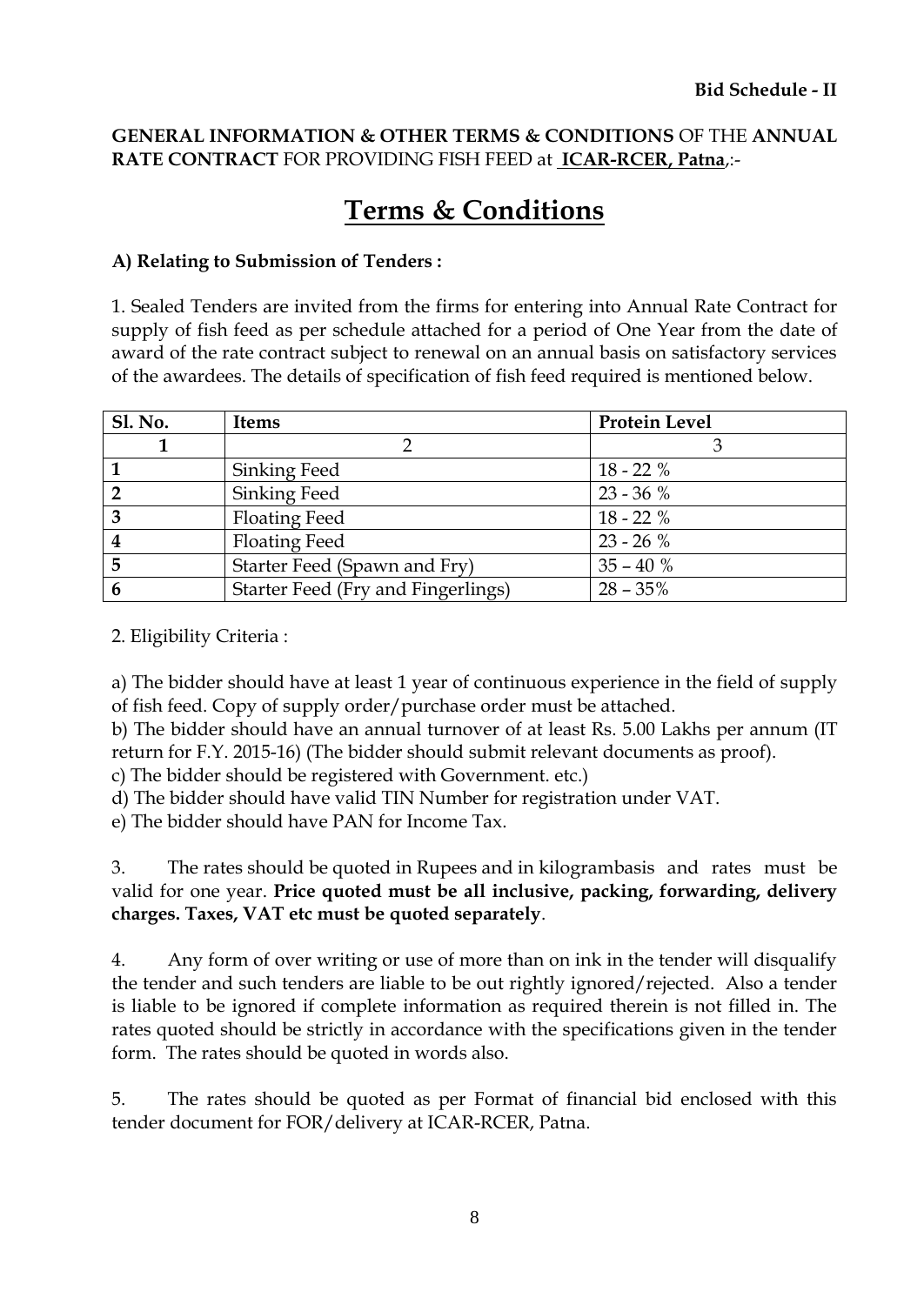6. The ARC proposal/tender/bid should be strictly for items of the specification, best quality and feed ingredients should be as per BIS (Bureau of Indian Standard) only. The Warranty period of feed must be mentioned in the proposal/tender/bid.

7. Conditional tender/bid will not be entertained and the same will be rejected automatically.

8. Payment shall be made only on the comptetion of the supply in good condition as per verified weight/measurement mentioned in the supply order. No advance payment will be made in any circumstances.

9. The supply will have to be made at regular intervals as per the respective supply orders to be issued during the rate-contract period of one year. The supply must be made within 21 days from the date of placing the supply order, failing which **penalty will be charges @ 0.05% per day**.

10. The Director, ICAR-RCER reserves the right to accept or reject any or all Tender or part tender without assigning any reason thereof.

11. The Director, , ICAR-RCER also reserves the right to withdraw any part of the job or the whole of it at any stage, even after acceptance of the quotation / finalization of the tender and assignment of the job without assigning any reason therefore. The decision of the Director, , ICAR-RCER in all these matters shall be final and binding.

12. The evaluation of bids will be based on the consolidated lowest bid-price among the Technically responsive bidders, not to be based on the lowest bid-price for any individual items. As such, the Negotiation, if any, will be held only with the bidder, whose overall consolidated bid-price is found to be the lowest. While awarding the contract, the Institute may choose to delete certain items, if their respective bid-prices appear to be unreasonable

Dated\_\_\_\_\_\_\_\_\_\_\_\_\_\_\_\_\_\_\_ **(Signature & Seal of Tenderer)**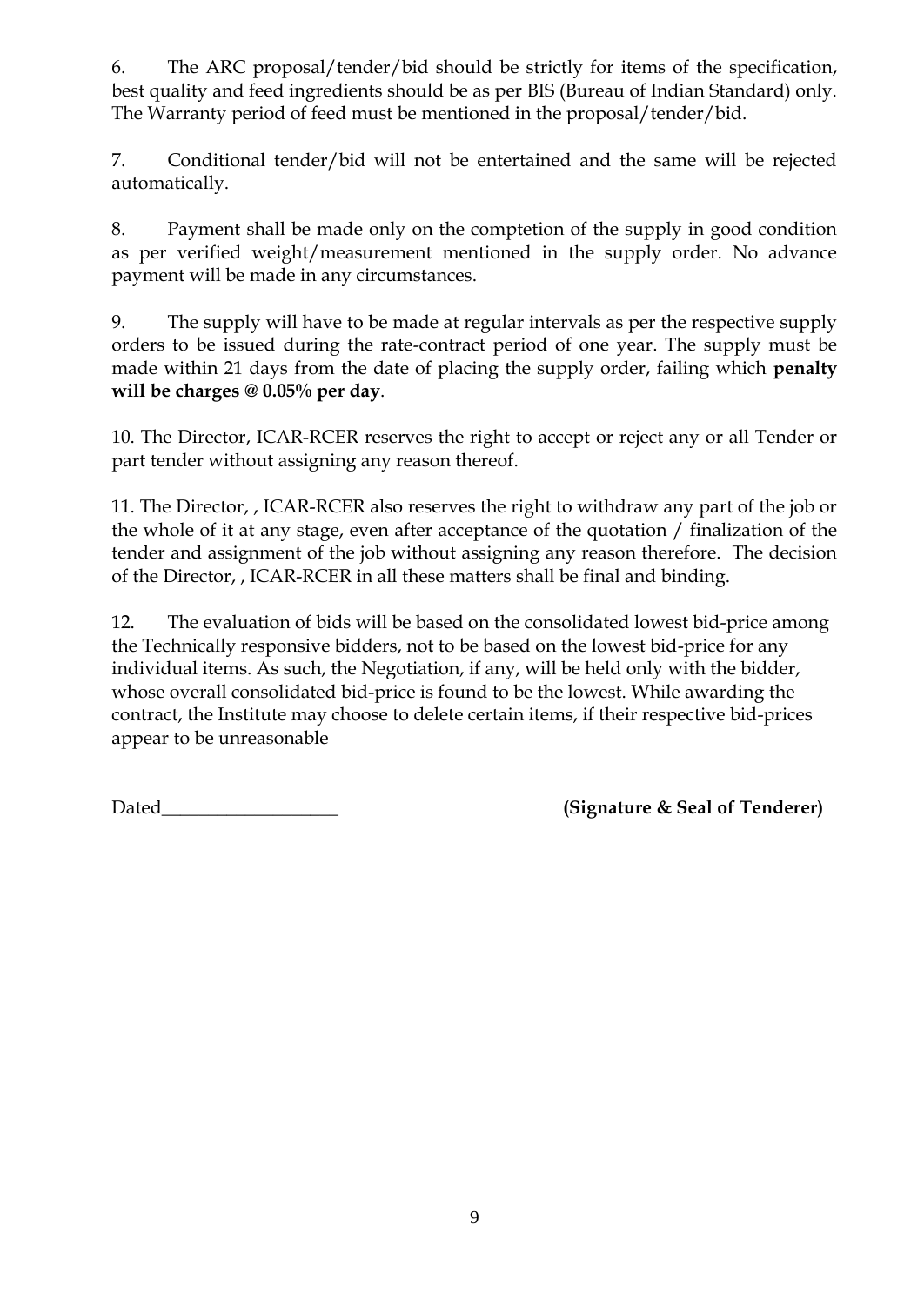### **FINANCIAL BID**

(This financial bid to be enclosed in a separate envelop with seal)

Last date for receipt of Tender : **2.30 PM on 28.12.2016**. Date of opening of Financial Bid : As per the intimation.

To

Director. ICAR Research Complex for Eastern Region, ICAR Parisar, P.O. Bihar Veterinary College, Patna – 800 014.

Sir,

I/We wish to submit our Tenders for **Annual Rate Contract for supply of Fish Feed at ICAR-RCER, Patna** on the following rates:-

| <b>S1.</b>              | <b>Items</b>               | Protein Level | Qty (in | Rate per           | Total (in       |
|-------------------------|----------------------------|---------------|---------|--------------------|-----------------|
| No.                     |                            |               | KG.     | KG (in Rs.)        | Rs.             |
| $\mathbf{1}$            | $\overline{2}$             | 3             | 4       | 5                  | $6(4 \times 5)$ |
| $\mathbf{1}$            | Sinking Feed               | $18 - 22%$    | 1000    |                    |                 |
| $\overline{2}$          | Sinking Feed               | $23 - 36 %$   | 1000    |                    |                 |
| $\overline{3}$          | <b>Floating Feed</b>       | $18 - 22%$    | 1000    |                    |                 |
| $\overline{\mathbf{4}}$ | <b>Floating Feed</b>       | $23 - 26%$    | 1000    |                    |                 |
| 5                       | <b>Starter Feed (Spawn</b> | $35 - 40%$    | 1000    |                    |                 |
|                         | and Fry)                   |               |         |                    |                 |
| $6\phantom{1}6$         | Starter Feed (Fry and      | $28 - 35%$    | 1000    |                    |                 |
|                         | Fingerlings)               |               |         |                    |                 |
|                         |                            |               |         | <b>Sub Total</b>   |                 |
|                         | VAT/CST/Taxes              |               |         |                    |                 |
|                         |                            |               |         | <b>Grand Total</b> |                 |

Signature of Tenderer

I/We agree to forfeiture of the earnest money, if I/we fail to comply with any of the terms and conditions in whole or in part laid down in the Tender form.

I/We have carefully read the terms and conditions of the Tender and are agreed to abide by these in letter and spirit.

| Signature            |
|----------------------|
|                      |
| Telephone No.        |
| Mobile No.           |
| Name of Firm's Bank: |
|                      |
|                      |
|                      |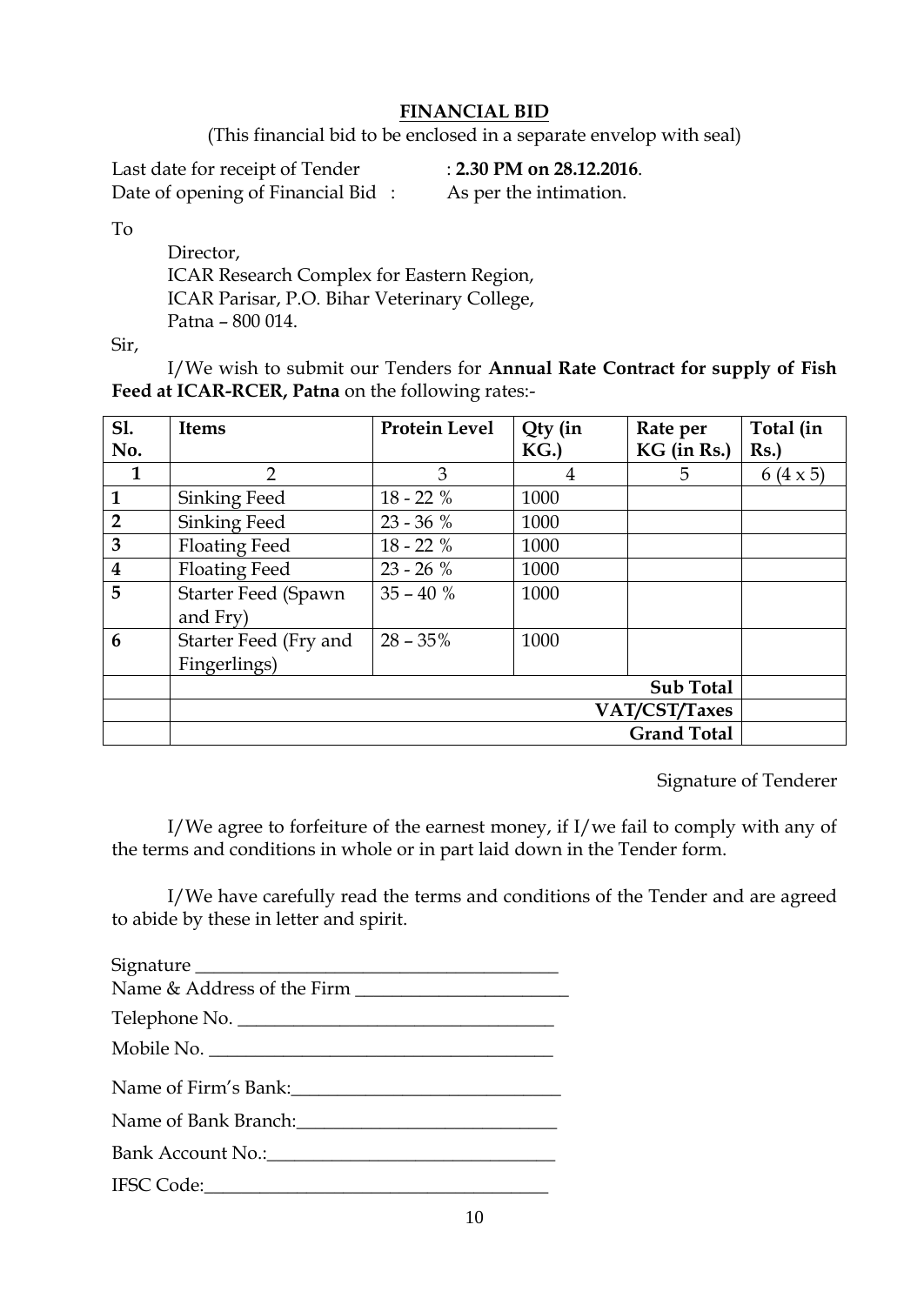### **MODEL BANK GUARANTEE FORMAT FOR FURNISHING EMD**

Whereas M/s ………………..……………………… (hereinafter called the "tenderer") has submitted their offer dated…………………………….………………….…………… for the supply of ……………………………………….. (hereinafter called the "tender") against the purchaser"s tender enquiry No. ……………………………………………..

KNOW ALL MEN by these presents that WE ………………………………………… of ……………………………………………. having our registered office at ……………………………………………………………. are bound unto …………………. (hereinafter called the "Purchaser) in the sum of ……………………………for which payment will and truly to be made to the said Purchaser, the Bank binds itself, its successors and assigns by these presents. Sealed with the Common Seal of the said Bank this ……… day of …… 2016.

THE CONDITIONS OF THIS OBLIGATION ARE:

- (1) If the tenderer withdraws or amends, impairs or derogates from the tender in any respect within the period of validity of this tender.
- (2) If the tenderer having been notified of the acceptance of his tender by the Purchaser during the period of its validity:
	- a) If the tenderer fails to furnish the Performance Security for the due performance of the contract.
	- b) Fails or refuses to accept/execute the contract.

WE undertake to pay the Purchaser up to the above amount upon receipt of its first written demand, without the Purchaser having to substantiate its demand, provided that in its demand the Purchaser will note that the amount claimed by it is due to it owing to the occurrence of one or both the two conditions, specifying the occurred condition or conditions.

This guarantee will remain in force upto and including 45 days after the period of tender validity and any demand in respect thereof should reach the Bank not later than the above date.

> …………………………………………………. (Signature of the authorized officer of the Bank) …………………………………………………………………………… ………………………………………………………………… Name and designation of the officer ……………………………………………………………….

Seal, name & address of the Bank and address of the Branch